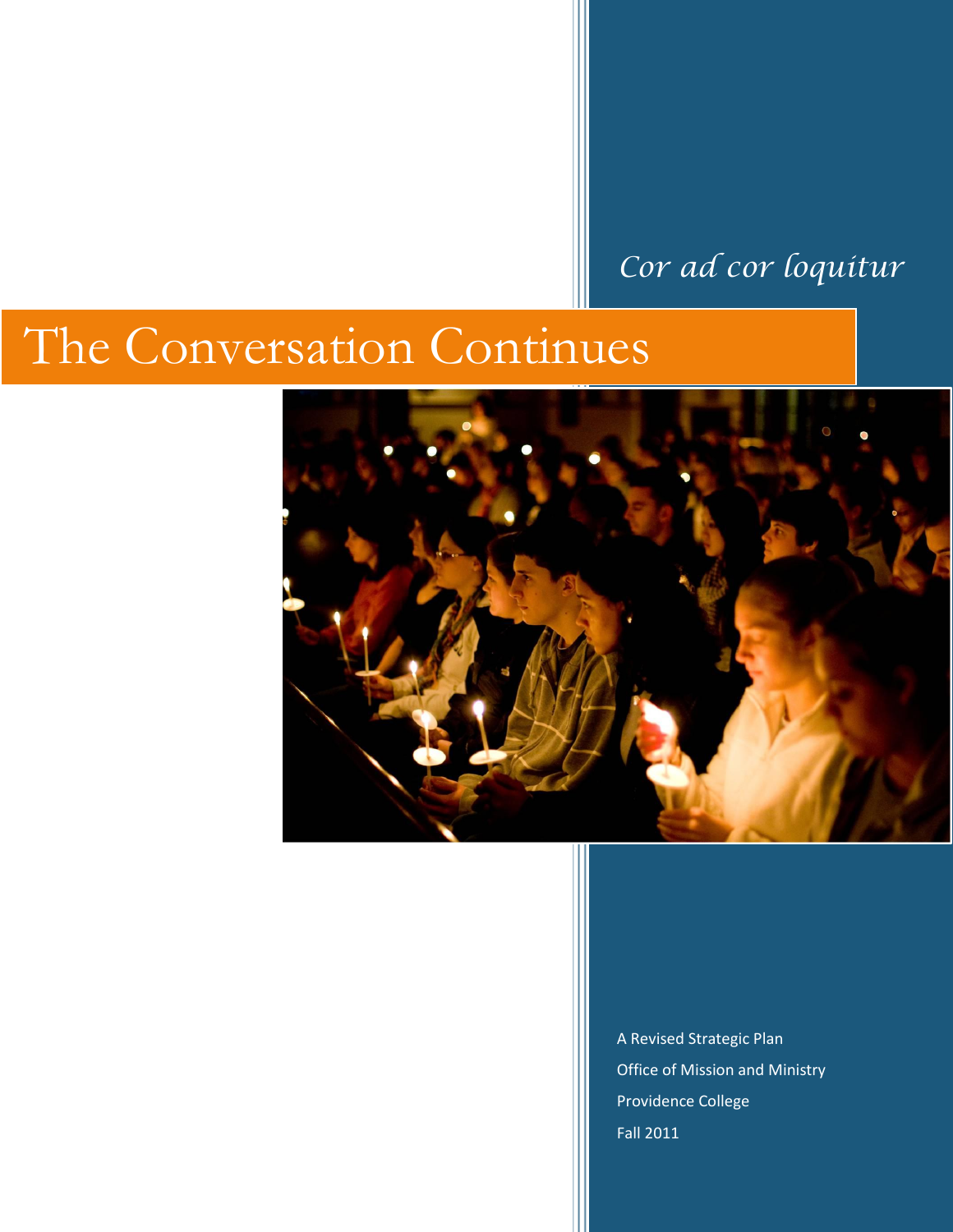#### Since May 2010, we have:

- Interviewed and surveyed 1,757 members of the College community about how they understand and experience the mission of the College;
- Examined the mission statements and accompanying documents from 35 peer institutions;
- Surveyed best practices in outreach and evangelization at 24 colleges and universities;
- Reviewed the mission, structure, staffing and programming at 20 centers for Catholic studies; and
- Reviewed 17 research reports and church documents relating to the role of faith and religious practice in university settings.

#### **INTRODUCTION**

In June 2006 the Board of Trustees of Providence College unanimously approved a strategic plan for the division of Mission and Ministry. Entitled *Cor ad cor loquitur*: Heart Speaking to Heart, it drew on national research as well as interviews and surveys with more than a thousand members of the Providence College community. Chief among its findings were the following:

- 1. Like college students nationally and to some extent even more so - students at Providence College fall into one of three categories with respect to faith and religion: the devout, who seek a bridge between their active lives of faith and every other aspect of their lives; seekers who may not come from a religious background but who are seeking a faith worthy of their dedication; and the disengaged, who while not hostile to the faith are indifferent to it and who rarely aver to it in the pursuit of their lives.
- 2. While nationally faculty tend to be less religious than the population generally, at Providence College faculty, administrators and staff tend to be more concerned with how the Catholic and Dominican mission is lived out – how faith and reason are brought together, and how a lived experience of community is effected – than with the fact that it is a Catholic college.

In light of these findings, *Cor ad cor loquitur* articulated three goals to guide the work of the division, and 40 specific objectives (see the accompanying *Supplement* for details about this and other features of this report):

- 1. Develop a model program of outreach, evangelization, and spiritual formation that meets the needs of students at every level of faith commitment;
- 2. Become a model of excellence for the integration of faith and reason by animating the intellectual life of the College from the perspective of its Catholic and Dominican identity;
- 3. Provide leadership in articulating and supporting the Catholic and Dominican identity of Providence College, serve as a resource for internal and external constituencies, and ensure that considerations of mission be included in all relevant policy, planning, and operations affecting the College.

We have been successful in achieving most of the objectives contained in *Cor ad cor loquitur*. But it is now time to revise and update the division's strategic plan with a view to the next five years and the changed needs and circumstances that attend them.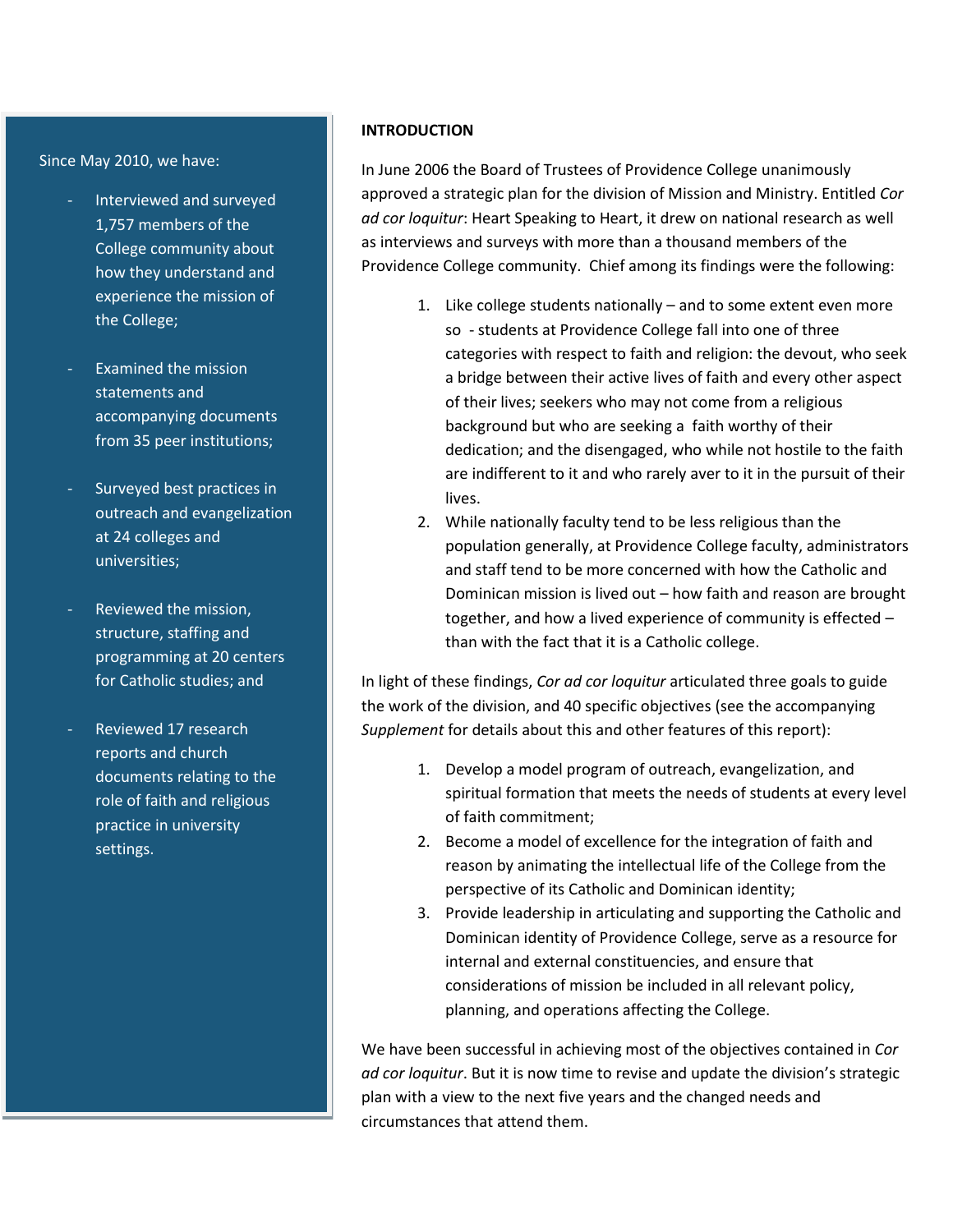In the course of our research, we learned that:

- The vast majority of respondents are quite happy with the direction of, and the programs offered by, the division;
- Indeed, they desire more of what we offer; and
- Hope that we can reach more people and to greater effect.

We also learned that people at the College aspire to a lived experience of Christian community on campus, one that is firmly rooted in the Catholic faith and yet open to all, and that they desire a closer fit between the mission and how it is put into practice.

Religious diversity on campus is less about denominational diversity than it is about:

- Belief and unbelief; and
- Those who practice the faith and those who do not.

To this point, we discovered that service activities are critical to reaching students who may be disengaged, a first step towards an embrace of the fullness of faith.

To this end and beginning in May 2010, we engaged in a series of conversations with members of the Providence College community about the College's mission, their own religious and spiritual views and pastoral needs, and the effectiveness of the programs we offer. We also reviewed theological and pastoral literatures, and the findings of contemporary social science of religion, and inventoried best practices at like-minded schools.

This revised and updated strategic plan is a response to what we learned from these endeavors, as well as our own experience and reflection, and has been articulated in tandem with the College's Strategic Plan for 2011-2015. In a companion *Supplement*, we have included additional data, rationales for various initiatives, a timeline and metrics by which to measure our progress.

We welcome your comments and suggestions for advancing the mission of the College in the years ahead. As always, we trust in your prayers. May "the one who began this good work" at Providence College "bring it to completion. " (Philippians 1.6)

# **FROM THE COLLEGE'S STRATEGIC PLAN 2011-2015**

## **1. Advancing the Catholic and Dominican Mission of Providence College**

*We will revise the College's mission statement and provide the resources to ensure that the Catholic and Dominican mission of Providence College is clearly understood and embraced, affects and animates all that we do, and, in this way guides the transformation of self and society to which the grace of God invites us.*

The Vision Realized:

- A campus culture that is mission-driven, student-centered, and aligned with the institution's core values.
- Regular opportunities for members of the College community to reflect on and integrate the Catholic and Dominican mission in their teaching, scholarship, work, study and service.
- Meaningful intellectual, religious, and spiritual programs that reflect the Catholic and Dominican mission, and opportunities for faithinspired community service and advocacy based on Catholic social teaching
- Broad and ready engagement with Dominicans by students, alumni, and friends and supporters of the College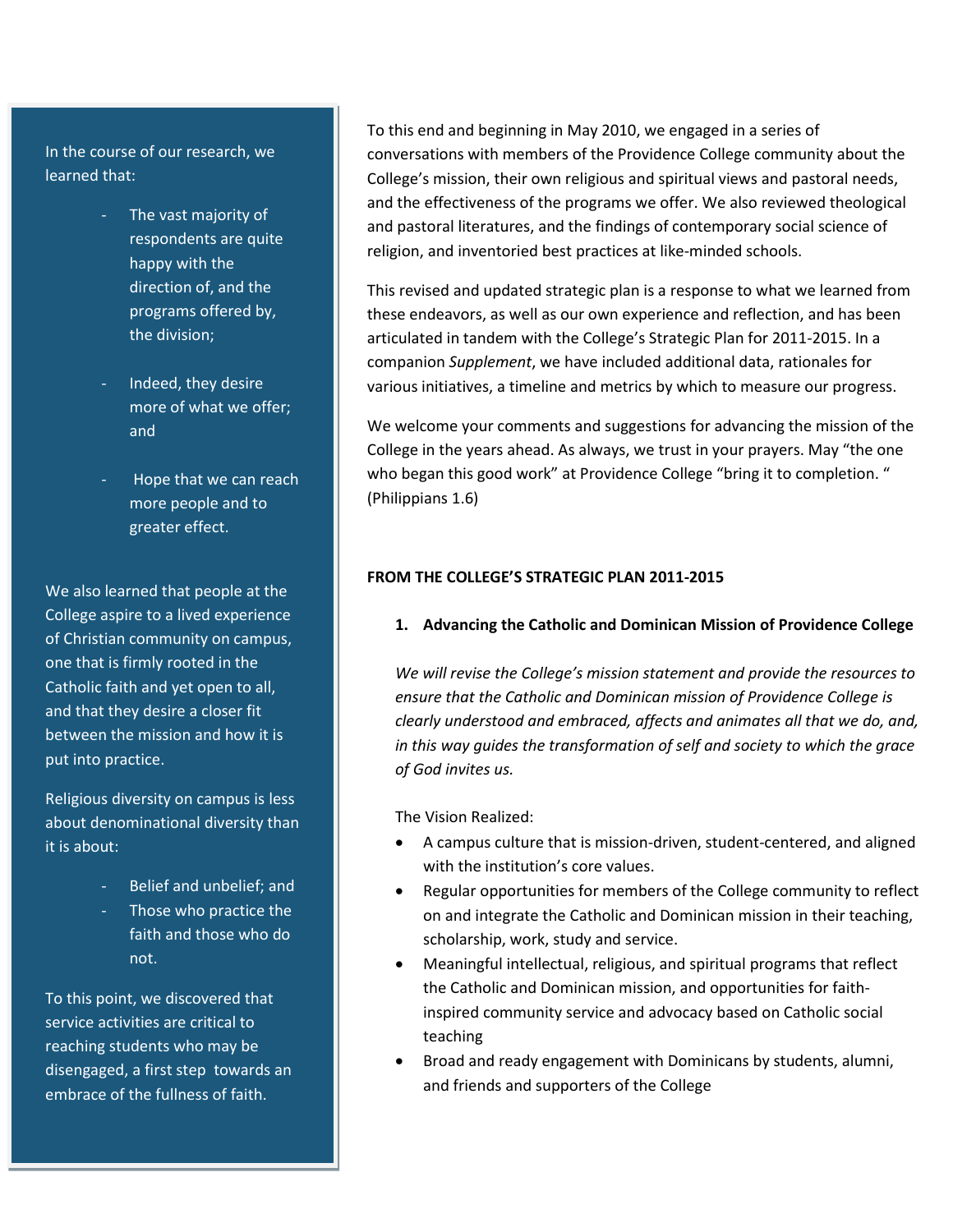

#### **Initiatives:**

- 1.1 Having surveyed the College community about its understanding and experience of the mission, and engaged in campus wide discussions about the mission, we will revise the mission statement of the College to clearly and succinctly articulate the Catholic, Dominican, and liberal arts mission. The revised mission statement will be accompanied by documents explaining the history, values, and objectives that attend upon it.
- 1.2 We will increase opportunities for service by implementing Faith *Works*, a program of domestic service for incoming students, and by implementing programs for international service; will revise the RCIA program and increase the number of faith formation programs; and will initiate Faith *Speaks*, a program of outreach and evangelization that includes seminarian interns and a post-graduate residential service program for recent alumni/ae.
- 1.3 We will establish a guest lecture series to bring notable figures to campus to address issues of theological and spiritual significance to the College community, especially through the four major endowed lectures in the Center for Catholic and Dominican Studies; and having surveyed alumni/ae about their needs and desires in this regard, we will initiate a program of lectures, days of reflection, and retreats for local alumni clubs.
- 1.4 We will expand the Fr. Philip A. Smith, O.P. Student Fellowships program which provides students with opportunities for study and service abroad in a Catholic and Dominican context.
- 1.5 We will begin an international travel-pilgrimage program called *In the Footsteps of St. Dominic* that will enable faculty, staff, alumni/ae, parents, and donors to visit places of historic Dominican significance in the company of Dominicans. We will do so with a view to enhancing their experience and understanding of the Dominican Order and its spirituality, and how this should affect the life and work of the College.
- 1.6 We will establish and seek donor and foundation support for a program of vocational discernment, tentatively called *Providential*, that will bring the lens of faith and discernment to questions of career, major, service, and life dedication, whether this be in religious life and priesthood or in marriage. This will operate in collaboration with offices and programs such as Career Services, the Center for Student Engagement, the Feinstein Institute, and Academic Advising.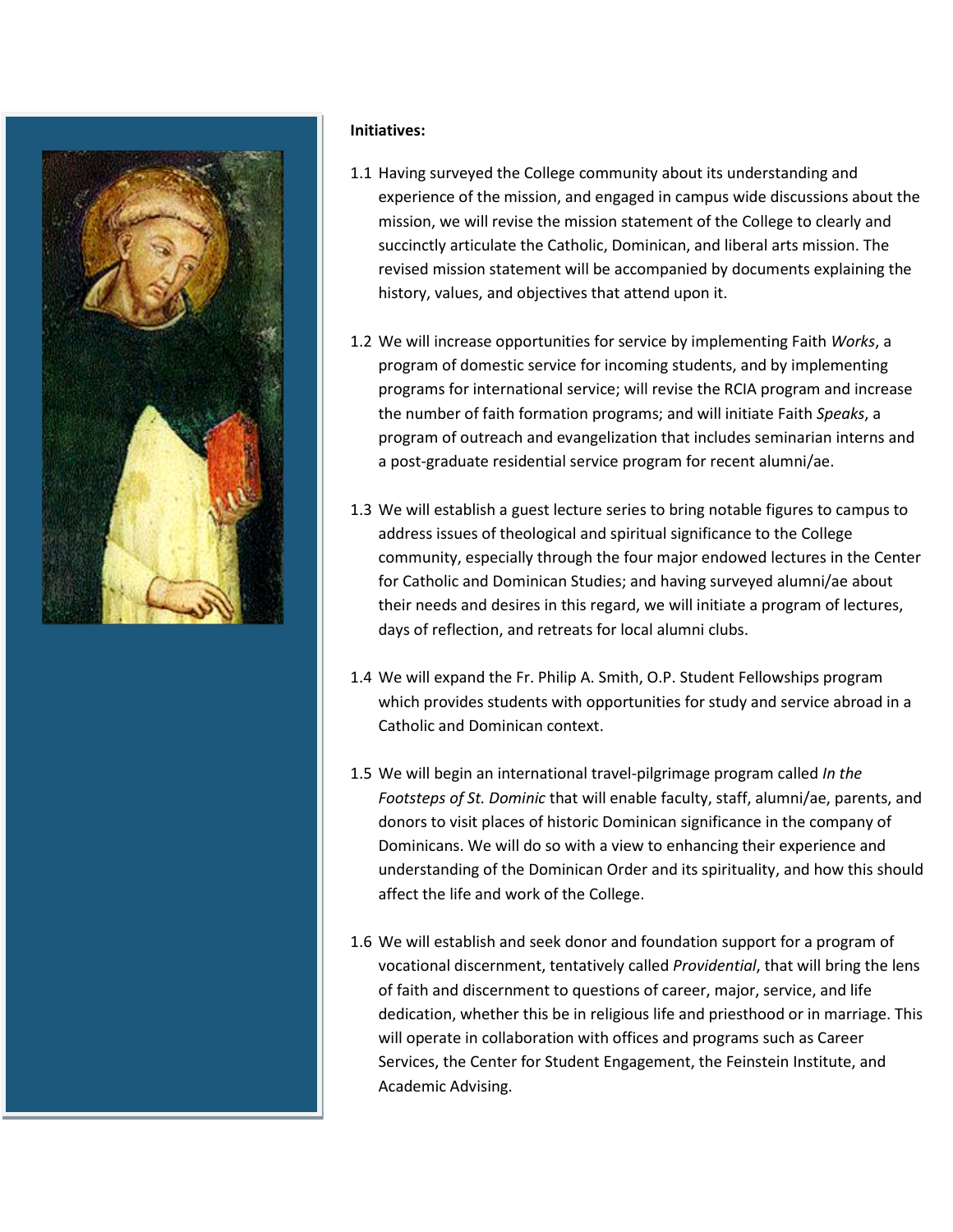To be true to its founding charter, Providence College must provide a Catholic education to young men and women of every faith and denomination.

Doing so in the years ahead will require that we clearly articulate what it means to be a Catholic, Dominican and liberal arts college:

- In an increasingly diverse and globalized Church, academy and workforce;
- In which communication across domains and contexts is critical;
- But where the habits of discernment and thoughtful deliberation often are wanting.

Thus, we must insure that a Providence College education is at one and the same time thoroughly Catholic, welcoming of all, and deeply contemplative. We also must insure that our students and alumni are generous in sharing the fruits of their contemplation with others.

#### *Cor ad cor loquitur***: THE CONVERSATION CONTINUES**

#### **1. Office of Mission and Ministry**

*By 2016, the Office of Mission and Ministry will have raised the profile and prominence of the Catholic and Dominican mission of the College, and will have increased the level of mission related support, education and formation available to members of the College community. To do this, we will:*

- 1.1 Engage the campus community in a discussion about the mission of the College and, in light of this, revise the College's mission statement;
- 1.2 Provide the President and Provost with assistance and support to insure that the mission is included among criteria for tenure;
- 1.3 Expand the Fr. Philip A. Smith Fellowship program to permit a greater number of students to study and serve abroad in Catholic and Dominican contexts;
- 1.4 Launch a travel-pilgrimage program entitled In *the Footsteps of St. Dominic* for faculty, staff, alumni/ae and others so that members of the College community can develop a more intimate acquaintance with St. Dominic and the spirit of the Order;
- 1.5 Expand *LOGOS* to serve as a journal of record, and to include the texts of select lectures and presentations on campus;
- 1.6 Continue to insure that appropriate religious art and symbols be installed on campus, including a commissioned sculpture of St. Thomas Aquinas;
- 1.7 Establish a program of vocational discernment for students;
- 1.8 Expand the division's presence on the internet and facilitate web based access by alumni/ae and others to live and archival presentations, and to appropriate social media; and
- 1.9 Consider the establishment of an Institute of Sacred Art and an Institute for Church and Pastoral Life to serve the local church and community by bringing the unique resources of the College to bear.

#### **2. Center for Catholic and Dominican Studies**

 *By 2016, the Center for Catholic and Dominican Studies will serve as the locus for a dialogue between theology and the other disciplines on campus, and in this, serve the Order's mission of bringing the Gospel to people and situations in a new, global era. To do this, we will:*

2.1 Work collaboratively with similar centers at other colleges, and with Dominican *studia*, centers and institutes worldwide;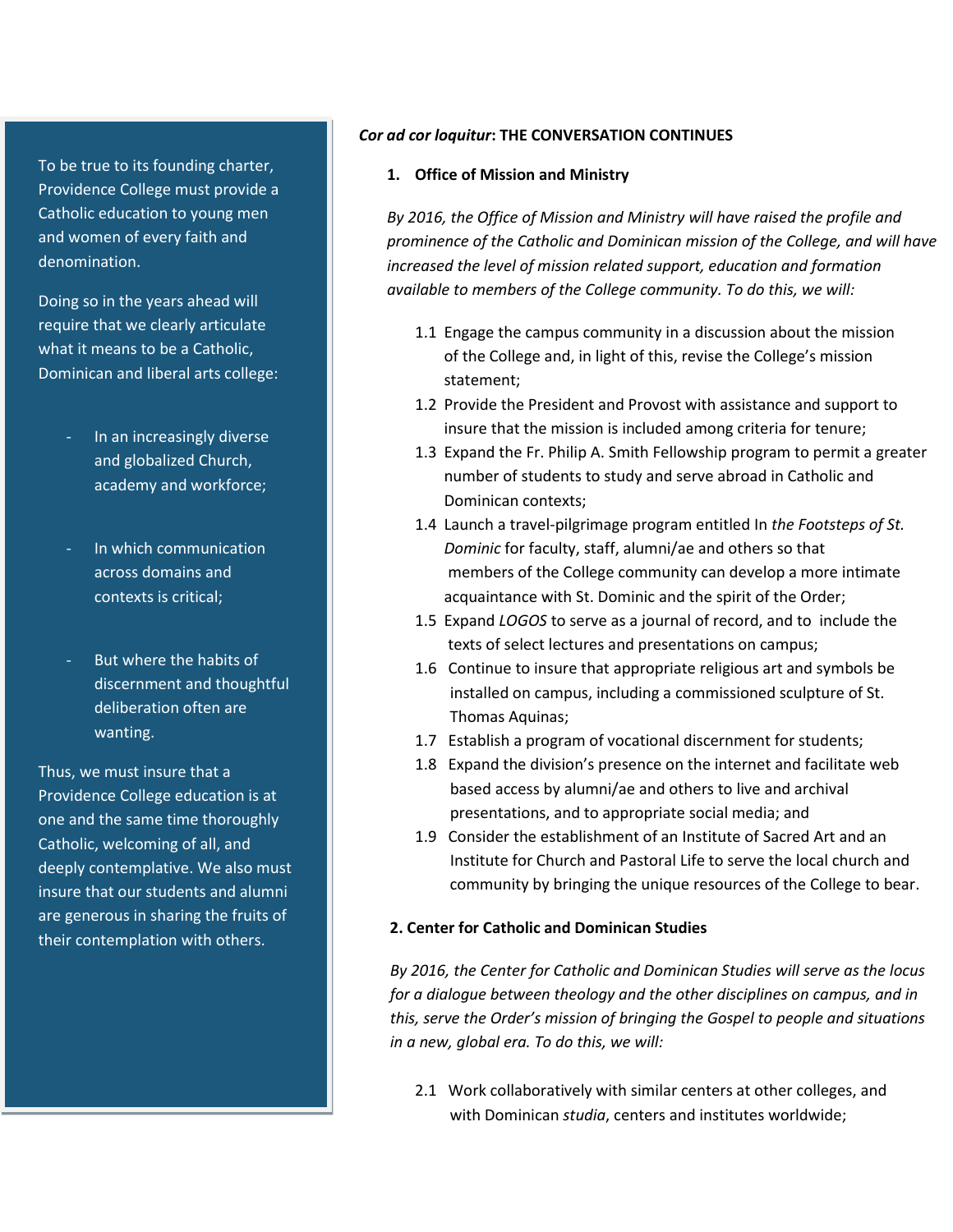During his visit to the College in April 2011, the Master of the Order, Fr. Bruno Cadore, O.P., issued a threefold challenge:

- To support the work of the Order internationally by lending our expertise and working collaboratively with other Dominican entities;
- To bring theology into dialogue with other disciplines; and
- To evangelize the young people entrusted to our care both directly, by word, and indirectly, by listening to them and understanding their struggles and the circumstances of their lives.
- 2.2 Establish an Advisory Board to assist the Director with programming, engagement with the broader community and donor support;
- 2.3 Inaugurate an interdisciplinary minor in Catholic Studies;
- 2.4 Establish a Catholic Studies Scholar in Residence program;
- 2.5 Increase the number of collaborative programs with other offices, centers and departments on campus, including those involving a common, year-long theme;
- 2.6 Fully endow the Quinn Family Lectures and secure donor and endowment support for additional programs sponsored by the Center;
- 2.7 Establish a dedicated program for new faculty to introduce them to the mission and specifically to how it can inform and aid their teaching and scholarship; and
- 2.8 Increase the number of daytime spiritual programs for staff and administrators.

#### **3. Office of the Chaplain/Campus Ministry**

 *By 2016, the Office of the Chaplain/Campus Ministry will have a markedly increased and effective presence on- and off- campus, with a particular view to meeting the religious and spiritual needs of students not already being served; will have implemented a comprehensive plan for outreach and evangelization; and will have an expanded pastoral staff to guide and supervise new and existing programs. To do this, we will:*

- 3.1 Establish Faith *Works*, a program of domestic service for incoming students, and Faith *Abroad*, an overseas immersion program open to all students;
- 3.2 Initiate a program of outreach and evangelization, entitled Faith *Speaks,* which will include peer ministry, ministry by Dominican student brothers and major seminarians, and a residential corps of recent graduates;
- 3.3 Provide internet, social media and traditional broadcast access to select programs and lectures offered by Campus Ministry;
- 3.4 Increase collaboration with S.A.I.L and Residence Life, and make use of new, auxiliary office and meeting space in Slavin Center; and
- 3.5 Secure the assignment of at least one additional, younger Friar to serve as Assistant Chaplain, and hire one additional lay Campus Minister to enable us to inaugurate and sustain both Faith *Works* and Faith *Speaks*.